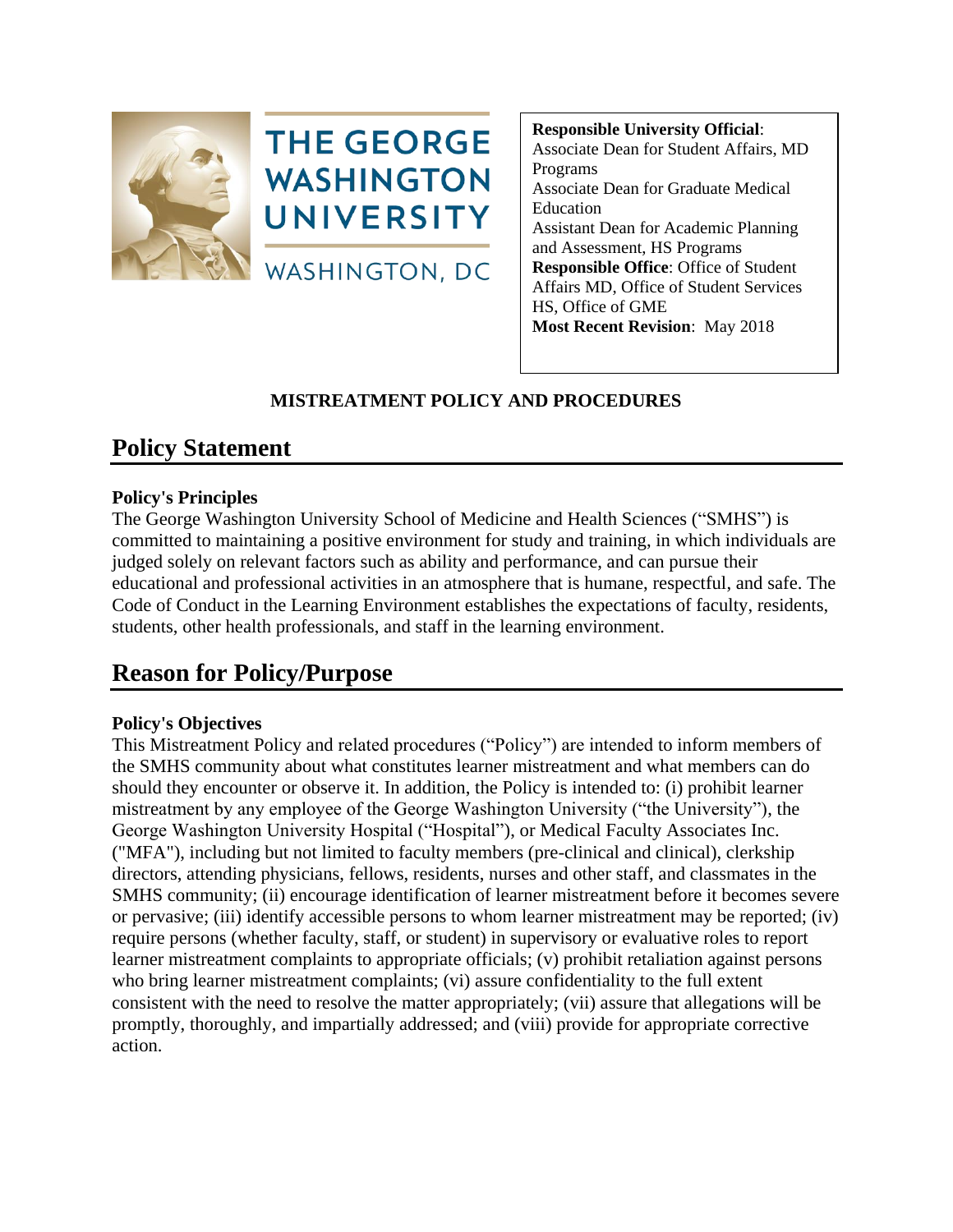The ultimate goal is to prevent learner mistreatment through education and the continuing development of a sense of community. But if learner mistreatment occurs, SMHS will respond firmly and fairly. As befits an academic community, SMHS's approach is to consider problems within an informal framework when appropriate, but to make formal procedures available for use when necessary.

### **What Constitutes Learner Mistreatment**

 SMHS has defined mistreatment as behavior that shows disrespect for learners and unreasonably When assessing behavior that might represent mistreatment, learners are expected to consider the interferes with their respective learning process. Such behavior may be verbal (swearing, humiliation), emotional (neglect, a hostile environment), or physical (threats, physical harm). conditions, circumstances, and environment surrounding such behavior. Medical training is a rigorous process where the welfare of the patient is the primary focus that, in turn, may appropriately impact behavior in the training setting.

### **Examples of mistreatment include but are not limited to:**

- Harmful, injurious, or offensive conduct;
- Verbal attacks:
- Insults or unjustifiably harsh language in speaking to or about a person;
- Public belittling or humiliation;
- Physical attacks (e.g., hitting, slapping, or kicking a person);
- Requiring performance of personal services (e.g., shopping, babysitting);
- Intentional neglect or lack of communication (e.g., neglect in a rotation of students with interests in a different field of medicine);
- Disregard for learner safety;
- Denigrating comments about a learner's field of choice;
- Assigning tasks for punishment rather than for objective evaluation of performance;
- Exclusion of a learner from any usual and reasonable expected educational opportunity for any reason other than as a reasonable response to that learner's performance or merit;
- Other behaviors which are contrary to the spirit of learning and/or violate the trust between the teacher and learner.

Violation of this Policy may lead to disciplinary action, up to and including expulsion or termination. Disciplinary action may be influenced by other relevant employment policies or procedures of the entities or individuals covered by this Policy.

Other mistreatment behaviors such as sexual harassment, discrimination based on race, religion, ethnicity, sex, age, disability, and sexual orientation will ordinarily not be covered under this Policy and instead will be covered by applicable policies and procedures of the University, Hospital, and/or MFA. The Senior Associate Dean for MD Programs or, in the case of health sciences students, the Senior Associate Dean for Health Sciences shall, however, have the authority to determine (on a case-by-case basis) whether or not an alleged form of mistreatment would be more appropriately covered under this Policy. When a resident or student is alleged to have engaged in learner mistreatment, the relevant decanal representative will determine whether such cases shall be handled under this Policy or policies on professional comportment.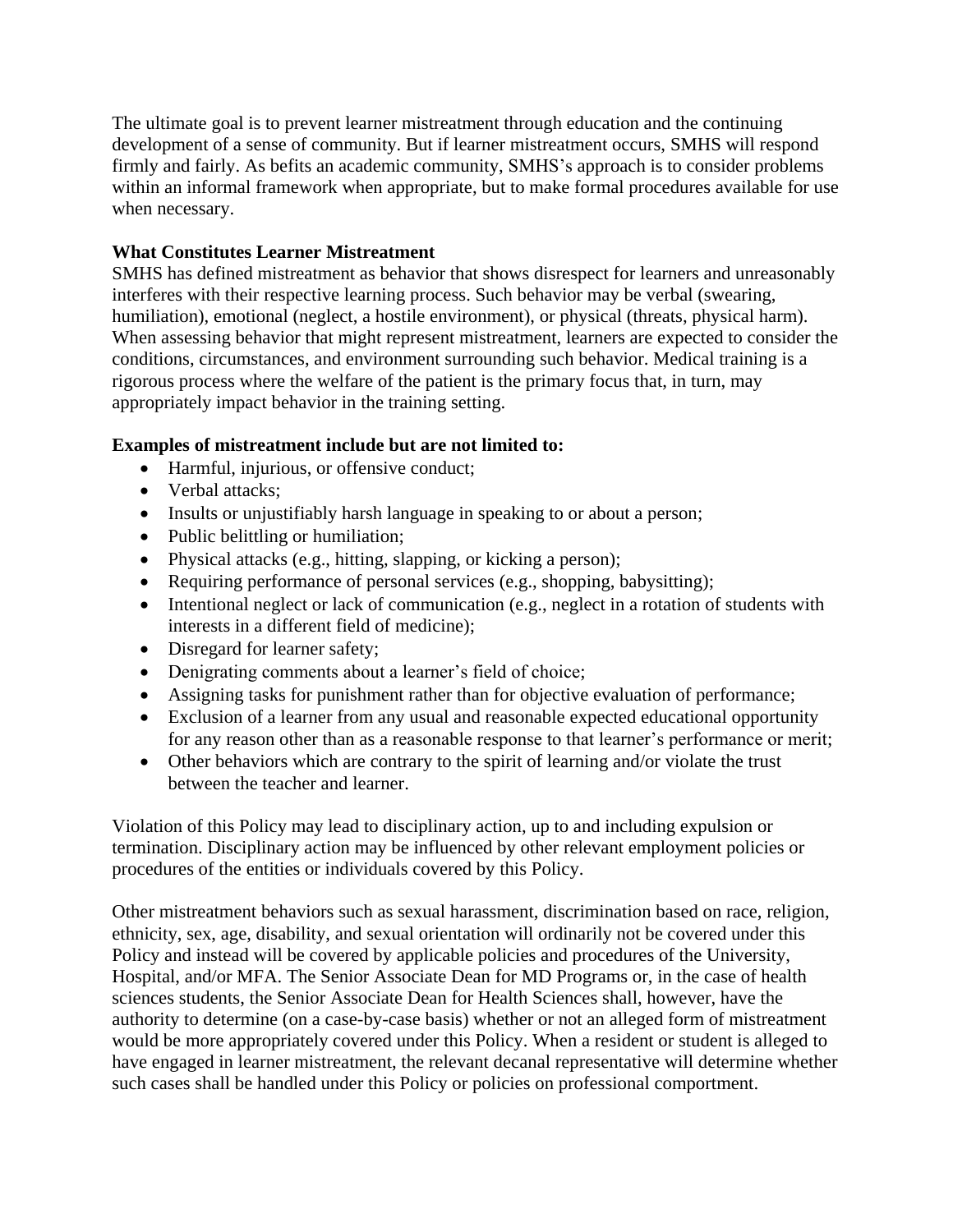#### **Prevention and Dissemination of Information**

SMHS is committed to preventing and remedying mistreatment of learners. To that end, this Policy will be disseminated among the SMHS community. In addition, SMHS will periodically sponsor programs to inform students, residents, fellows, faculty, administrators, nursing and other staff about learner mistreatment and its resulting problems; advise members of the SMHS community of their rights and responsibilities under this Policy; and train personnel in the administration of this Policy.

#### **Consensual Relationships**

 other. Members of the SMHS community are cautioned that consensual relationships can in Relationships that are welcomed by both parties do not necessarily entail mistreatment, and are not addressed by this Policy. Whether a relationship is in fact welcomed will be gauged according to the circumstances; special risks are involved when one party—whether a faculty member, staff member, or student—is in a position to evaluate or exercise authority over the some circumstances entail abuse of authority, conflict of interest, or other adverse consequences that may be addressed in accordance with pertinent university policy and practice, including, but not limited to the University's Nepotism in Employment Policy.

#### **What To Do**

If you believe you have been a victim of mistreatment or have witnessed mistreatment, there are two procedural avenues of redress are available to learners who believe that mistreatment has occurred: consultation and formal complaint. Often, concerns can be resolved through consultation. If the matter is not satisfactorily resolved through the consultation procedure, then the person who made the allegation of mistreatment or the person against whom the allegation was made may initiate a formal complaint.

#### **Consultation Procedure**

A learner who believes he/she has been mistreated or has witnessed mistreatment may discuss the matter with the person who has engaged in the behavior or with his/her department chair, the course or clerkship director, the residency director, a member of the decanal staff, the relevant staff supervisor, or the Ombudsperson who shall be consulted, when appropriate, by any of the foregoing persons. If unresolved, a formal consultation is available via the chair of the Clinical Learning Environment or Ombudsperson. The Ombudsperson or chair of CLE will provide a copy of this Policy to the person who has requested a consultation, respond to questions, and assist in developing strategies to address the matter. If the matter is successfully resolved to the satisfaction of the learner and the individual alleged to have mistreated the learner, no further action or investigation will be undertaken.

#### **Formal Complaint Procedure**

 The formal complaint procedure is available when the consultation procedure fails to resolve satisfactorily the allegation of mistreatment. The person who made the allegation of mistreatment (the "Complainant") or the person against whom the allegation was made (the "Respondent") may initiate a formal complaint.

A formal complaint ("Complaint") is initiated by submitting to the chairs of the Committee on the Learning Environment (CLE) a signed, written request to proceed with a formal complaint.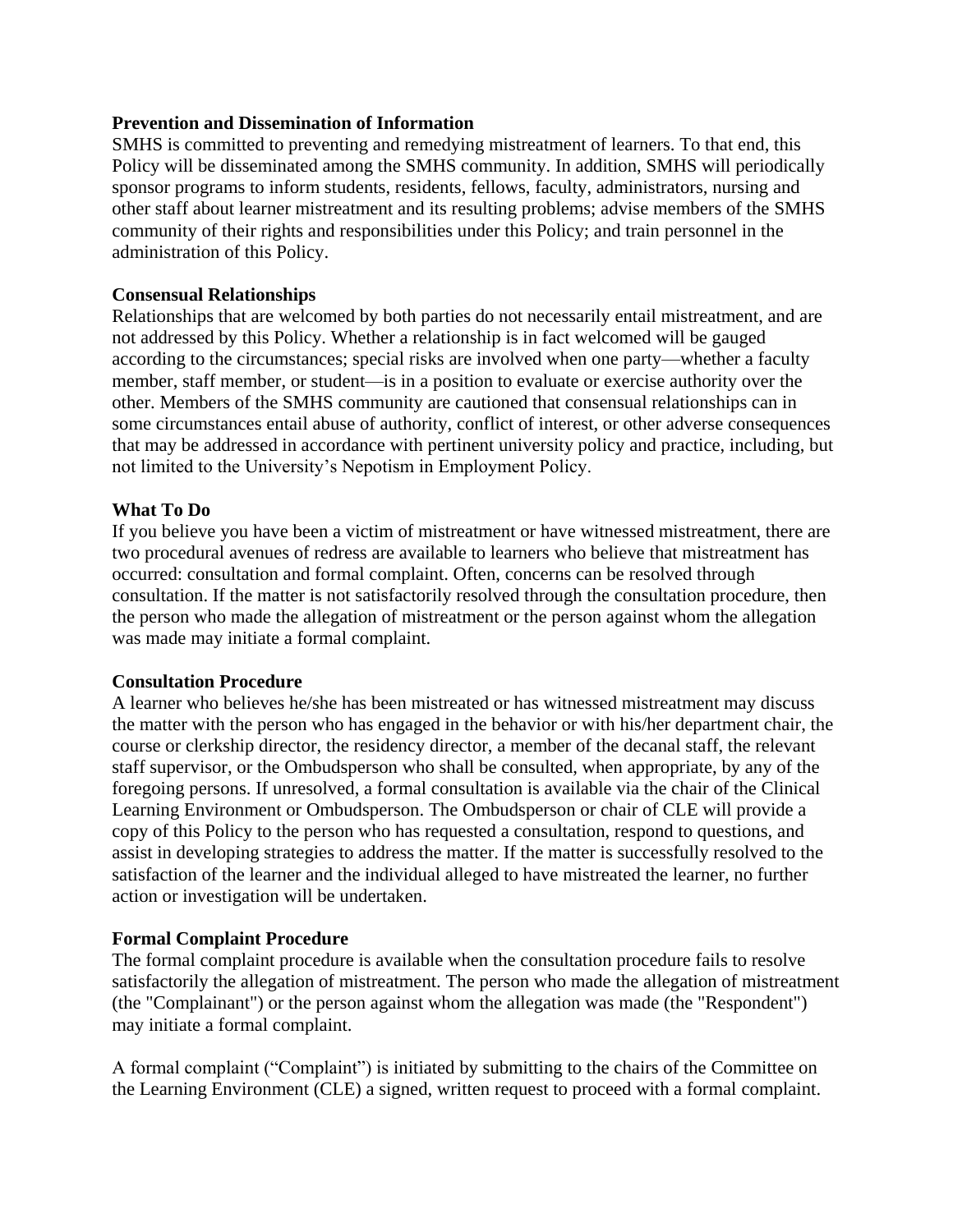The chair of the CLE will inform the requesting party of the process that will be followed and provide a copy of the policy.

- 1. A Complaint will be heard by a four-member panel appointed by CLE. The panel will include two faculty members, one resident, and one student who are not members of the CLE. At least one faculty member and the student shall reflect the program(s) of the complainant and/or respondent.
- 2. Upon receipt of the Complaint, the chair of the CLE will notify the parties in writing or by email of the names of the panelists. Within five (5) business days of receipt of the notice, either party may submit to the chair of the CLE a written objection to designation of any panel member. The objection must clearly state the reasons for the objection. The chair of the CLE may, at his/her discretion, replace a challenged panelist with another member of the pool.
- 3. The panel will select a chairperson ("Panel Chairperson") and set a hearing date and time. The hearing will be held within a reasonable time after the panel is appointed. The Panel Chairperson will notify the parties of the hearing date, time, and location.
- 4. The Panel Chairperson will preside at the hearing. Only persons participating in the proceeding and approved by the Panel Chairperson may be present during the hearing except as otherwise provided in these procedures. The panel may consider any information that it deems relevant and trustworthy. The Complainant and Respondent may submit written documents to the panel sufficiently in advance of the hearing to allow the panel time for review.
- 5. The panel will review the Complaint and all pertinent documents submitted to it by the Complainant and Respondent prior the hearing. The panel will interview the Complainant and the Respondent, provided that they agree to be interviewed. The panel also may gather and review other material and interview any other person who the panel, at its sole discretion, has reason to believe may have relevant information to the Complaint.
- 6. The Complainant and Respondent may have an advisor present at the hearing, but the advisor may not participate in the hearing. The hearing will be recorded or transcribed, but the executive session of the panel will not be recorded or transcribed. The Panel Chairperson will determine the manner of questioning, including whether the questions will be submitted in writing to the Panel Chairperson to ask the questions, and whether the questions submitted will be asked to the persons interviewed. The Complainant and the Respondent may suggest persons to be interviewed by the panel, but the decision to interview such persons is left to the sole discretion of the panel. The hearing should not become excessively legalistic and will not be conducted as criminal or civil trials. The legal rules of evidence, including but not limited to those rules regarding relevancy, hearsay, and admissibility are not applicable and the criminal and/or civil standards of due process are not controlling.
- 7. After the hearing, the panel will meet in executive session and make a decision regarding whether mistreatment occurred, as well as its recommendations for corrective or disciplinary action, if any. Neither the Complainant nor the Respondent, or their respective advisors, may be present during executive session. The panel decision about whether mistreatment occurred will be based upon the standard of preponderance of the evidence (more likely than not). The decision must be approved by a majority of the panel members. The decision will be in writing and shall include the panel's findings and